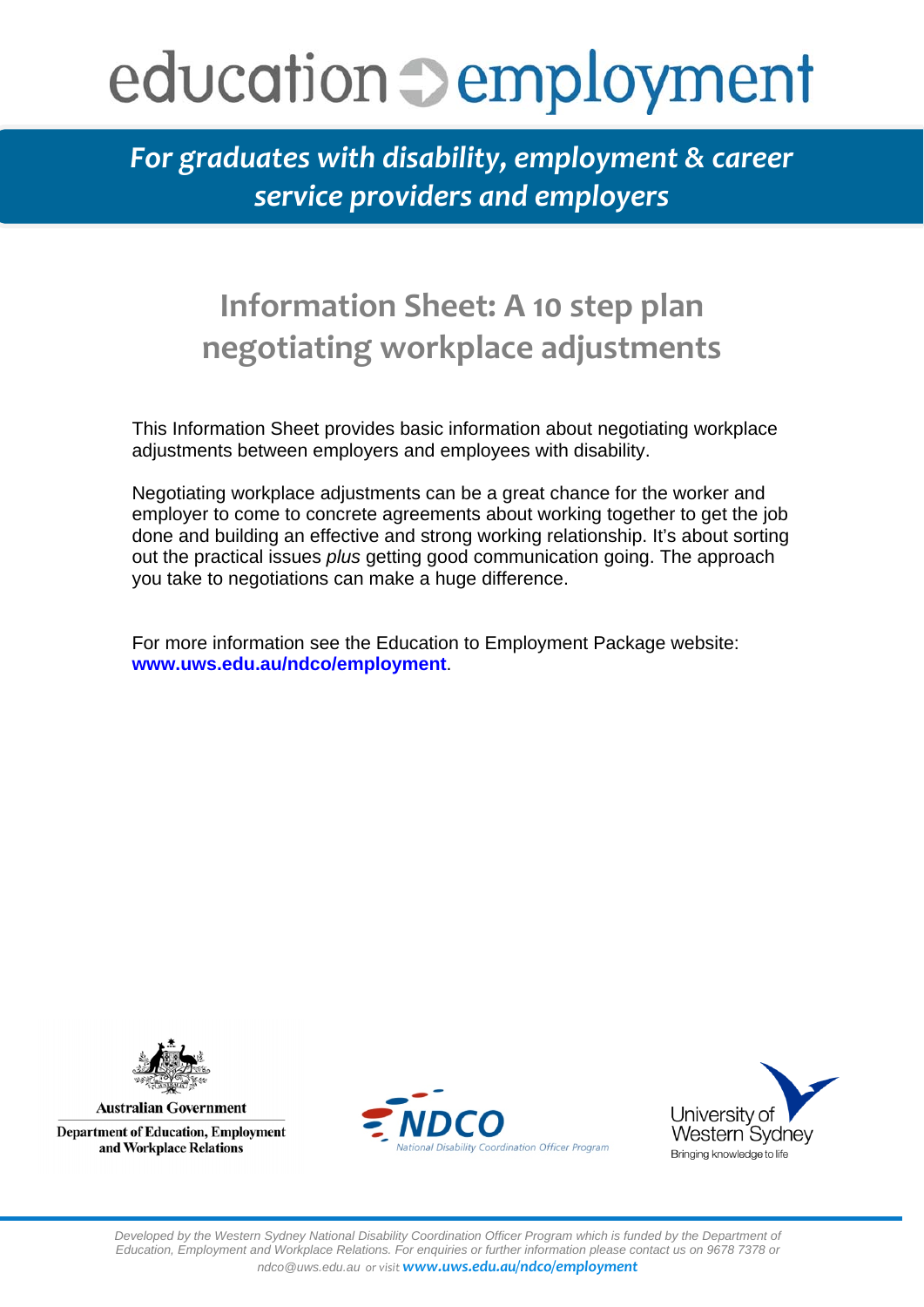## education  $\supset$  employment

|                                                                                                                                                                   | EMPLOYEE                                                                                                                                                                                                                                                                                                                                                       | EMPLOYER                                                                                                                                                                                                                                                                                                                                                                                                                                                                                            |  |
|-------------------------------------------------------------------------------------------------------------------------------------------------------------------|----------------------------------------------------------------------------------------------------------------------------------------------------------------------------------------------------------------------------------------------------------------------------------------------------------------------------------------------------------------|-----------------------------------------------------------------------------------------------------------------------------------------------------------------------------------------------------------------------------------------------------------------------------------------------------------------------------------------------------------------------------------------------------------------------------------------------------------------------------------------------------|--|
| 1.                                                                                                                                                                | Know your legal rights and<br>obligations as a person with<br>disability in the workplace.                                                                                                                                                                                                                                                                     | 1.<br>Know your legal rights and<br>obligations as an employer of a<br>person with disability.                                                                                                                                                                                                                                                                                                                                                                                                      |  |
| 2.                                                                                                                                                                | Tell your employer about your<br>disability and request workplace<br>adjustments (see our website for<br>advice on decisions about<br>disclosure and tips on how to make<br>a constructive disclosure).                                                                                                                                                        | 2.<br>Respond constructively to the person's<br>disclosure of disability and maintain<br>confidentiality (see our website for<br>advice and tips on handling disability<br>disclosure). Set up a time to meet to<br>discuss further.                                                                                                                                                                                                                                                                |  |
| 3.                                                                                                                                                                | Think about the inherent requirements of the position and analyse which duties<br>are core and which may be negotiable.                                                                                                                                                                                                                                        |                                                                                                                                                                                                                                                                                                                                                                                                                                                                                                     |  |
| 4.                                                                                                                                                                | Find out about and come up with<br>some ideas of workplace<br>adjustments that you think you<br>may need.                                                                                                                                                                                                                                                      | 4.<br>Find out what workplace adjustments<br>are and typical examples of<br>adjustments. Remember you can only<br>know what type of adjustments are<br>needed by asking the employee<br>directly about the affects of their<br>disability and suggestions for<br>adjustments.                                                                                                                                                                                                                       |  |
| 5.<br>Sketch out a plan of how you will approach the negotiations. You may want to think<br>about positive ways to deal with any difficulties that could come up. |                                                                                                                                                                                                                                                                                                                                                                |                                                                                                                                                                                                                                                                                                                                                                                                                                                                                                     |  |
| 6.                                                                                                                                                                | Sit down with your employer and<br>discuss how your disability affects<br>you at work, the specific areas or<br>duties where you need support and<br>your suggestions for workplace<br>adjustments.<br>Some employers have a specific<br>person within the organisation who<br>has a background in workplace<br>adjustments and who may attend<br>the meeting. | 6.<br>Sit down with your employee and listen<br>to them about how their disability<br>affects them at work, where they<br>believe they need support and their<br>suggestions of workplace adjustments.<br>You may have some suggestions to<br>contribute about areas where the<br>person may need assistance and<br>possible workplace adjustments.<br>See if your organisation has a<br>specific person with a background in<br>workplace adjustments who you may<br>invite to attend the meeting. |  |